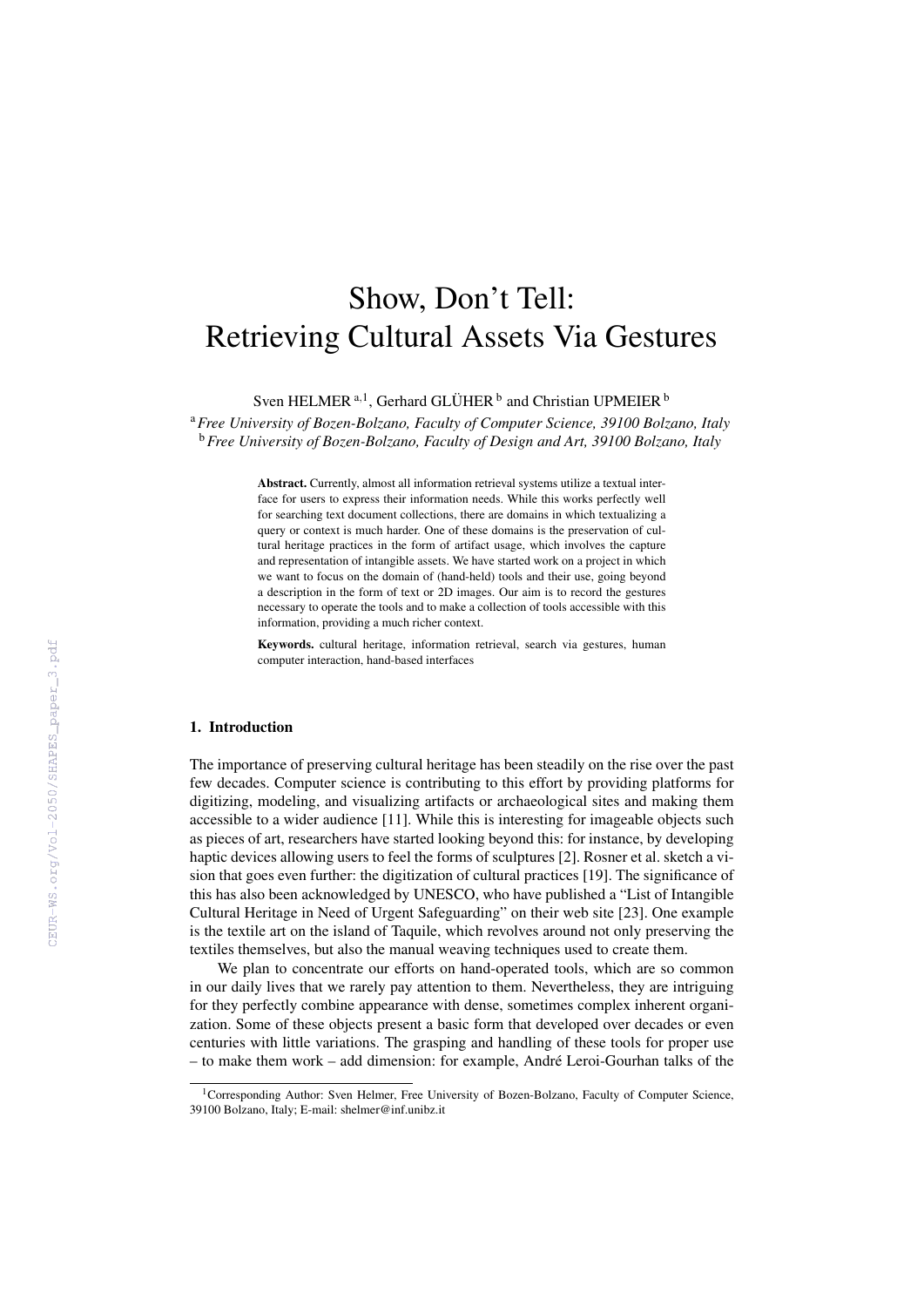intermeshing of tools and motive gestures [\[13\]](#page-4-0). The focus on hand-operated tools, especially on those from the pre-industrial age, also makes sense from the point of view of our regional context. We have access to local museums with excellent collections of tools from the period of the 18th to the beginning of the 20th century. Industrialization in Austria, which included South Tyrol in this period, occurred quite late, due to a reluctance of the aristocracy to modernization. In rural areas, the production of goods in artisan workshops or small manufactories continued up to World War I.

Similar to Rosner et al. [\[19\]](#page-4-1) we would also like to go beyond the modeling and mere visualization of artifacts. Searching through collections is currently done mainly via a keyword search, meaning that every object has to have a textual description of each of its features to make it possible to use a text-based retrieval system to access a collection. However, words are not always the ideal way to describe the information needs of a user, especially when it comes to activities related to objects such as hand-operated tools. For example, trying to describe to someone in words how to uncork a bottle using a corkscrew is rather difficult, while demonstrating it is much easier. Also, as David Anderson notes in [\[1\]](#page-4-2): ". . . sometimes the most significant features of an object, and those that we would be most concerned to preserve, are not tangible features at all, but rather lie outside of the materiality of the object."

We want to make collections of objects accessible by describing the way they are handled. A user describes with gestures how an item is used or moved around, which can be accomplished with the help of data gloves, other haptic input devices, kinetic user interfaces, or hand tracking technology such as a Leap Motion controller [\[24\]](#page-4-3). In addition, we envision the presentation of search results to include more context than just diagrams, pictures, or textual descriptions of objects. Ideally, there would be a 3D animation of the mechanism, a video clip of actual usage, and maybe even a haptic experience through motion feedback.

While computer science can provide the tools to enable the digitization of cultural assets and practices, it cannot give answers to questions concerning the overall philosophy of pursuing an approach like this. Involving the field of cultural and art history, as well as the field of design history and applied design, we focus on two main questions. First, how can digitized collections of objects be enhanced by visual and tactile, even interactive features for augmented information conveyance on cultural heritage? Second, how can historic product development be transposed in a modern discourse of knowledge transfer and thus be of interest even for contemporary product design?

## 2. State of the Art

Current digital collections of cultural objects (either operating offline or online) generally follow similar principles. The objects are categorized by basic physical features, such as material, form, and size, and by descriptions, such as texts and images, and the system offers structured search functionality, e.g. with keywords or simple image matching. Although this kind of interface works well with, e.g. books or two-dimensional artwork, it is less suitable when dealing with objects having specific modes of operation in addition to their three-dimensional appearance. For instance, (hand-operated) tools and their use are an interesting example of cultural assets whose functional aspects are either completely missing or at least underrepresented in current digital collections.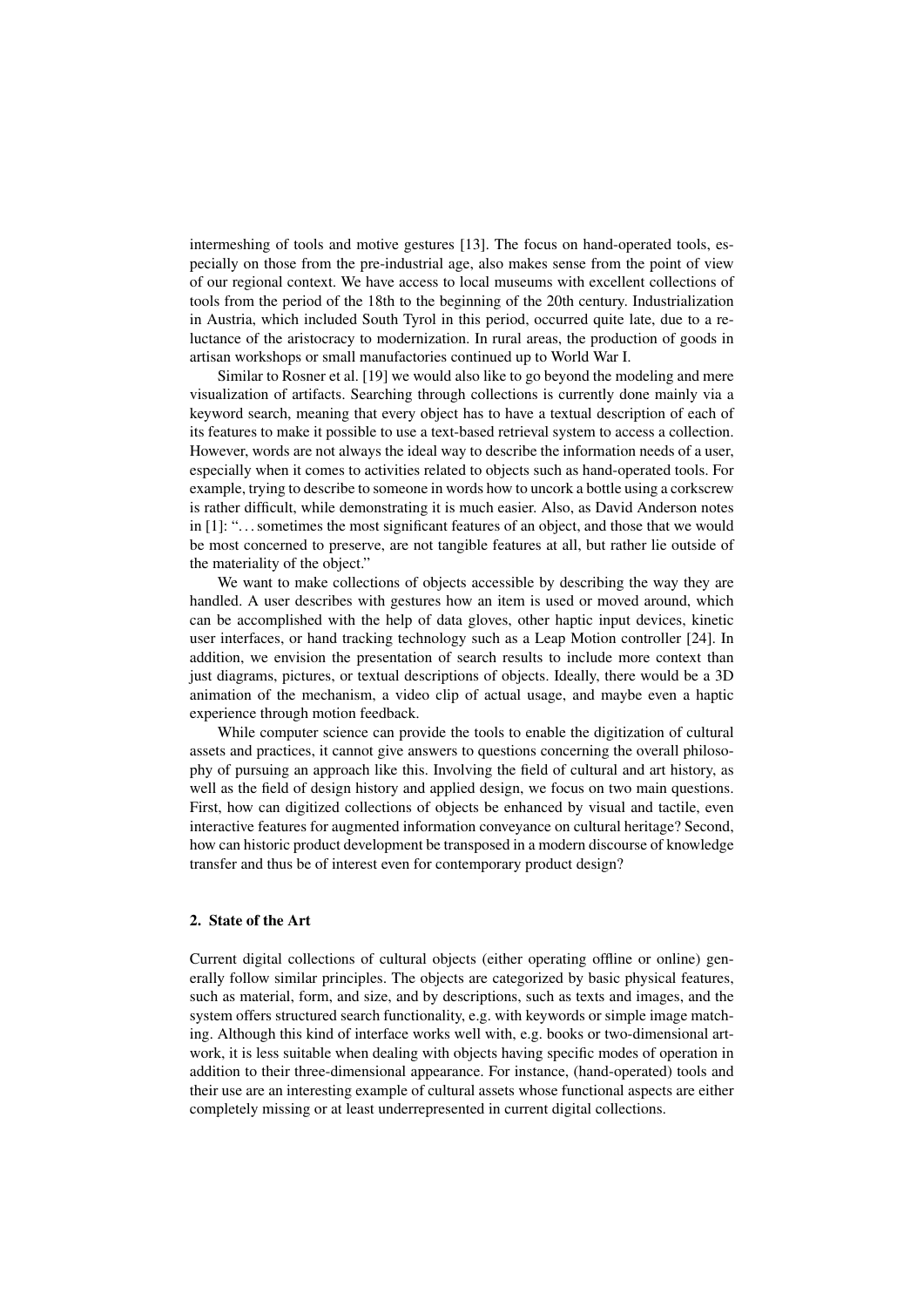# *2.1. Computer Science*

While there is interesting research work in the area of computer science trying to go beyond keyword or feature search, we are not aware of any involving gestures to describe the handling of artifacts that go further than moving or placing them in a virtual space. In the following we give a brief overview of existing techniques. Ichida et al. present a method for interactive retrieval of virtual 3D shapes using physical objects [\[8\]](#page-4-4). Using a set of interlocking cubes, a user can build physical objects describing the shapes they are searching for. Although this certainly is a novel way to describe queries, it lacks descriptions of handling the objects. Henriques et al. create an immersive environment to visualize 3D object retrieval [\[7\]](#page-4-5). However, their technique is mainly about displaying the retrieved objects by distributing them in a virtual space according to their similarity. Moustakas et al. allow a user to sketch primitive objects which are then used as an input parameter for the search [\[15\]](#page-4-6). An interesting feature of this system is that a user sketches the object in 3D, rather than producing a 2D drawing. The authors propose different input devices for describing 3D objects, such as a camera for real-time tracking, an air mouse, or even a data glove. However, the system is only interested in the position of a hand, not in gestures or more subtle movements. "Masterpiece" is a sophisticated multi-modal application framework allowing a user to search for and manipulate virtual 3D objects using input as diverse as speech, gesture, and sketch recognition [\[17\]](#page-4-7). While this system includes gesture recognition, it is not used in the actual search for the objects, but in the manipulation and design of virtual 3D objects. In a framework for museums, Moustakas and Tzovaras present a technique for simulating ancient technology via virtual reality and haptic rendering [\[16\]](#page-4-8). With the help of a force feedback mechanism, museum visitors can manipulate virtual objects; a search functionality is not available, though.

# *2.2. History of Art and Design*

In an art-historic and design context, research and analysis of functional objects do exist, but the results of this analysis are usually embedded in a discourse defined by text. Therefore, many aspects of how an object actually functions or why it was designed in a specific way depend on text comprehension and context awareness, whereas visual (or even experienced) conveyance of such information is mostly missing. In particular, the efforts that go into trying to establish design research as a scientific discipline in its own right rely on (textual) descriptions, semantics, aesthetics, and cognition theories [\[3,](#page-4-9) [9,](#page-4-10) [12,](#page-4-11) [18\]](#page-4-12). This does not just hold true for the general case. Even in the rare cases in which the specific use of everyday objects is investigated, the observations are translated into de-scriptive texts [\[5,](#page-4-13) [6,](#page-4-14) [21\]](#page-4-15).

#### 3. Our Approach

We are about to embark on a project about building a framework for the retrieval of information from a digitized collection of hand-operated tools via gestures with the plan of implementing a prototype of the framework, demonstrating the technical feasibility. We have identified several important steps on the way to the finished prototype. First, we need to lay the theoretical foundations by analyzing a specific collection of hand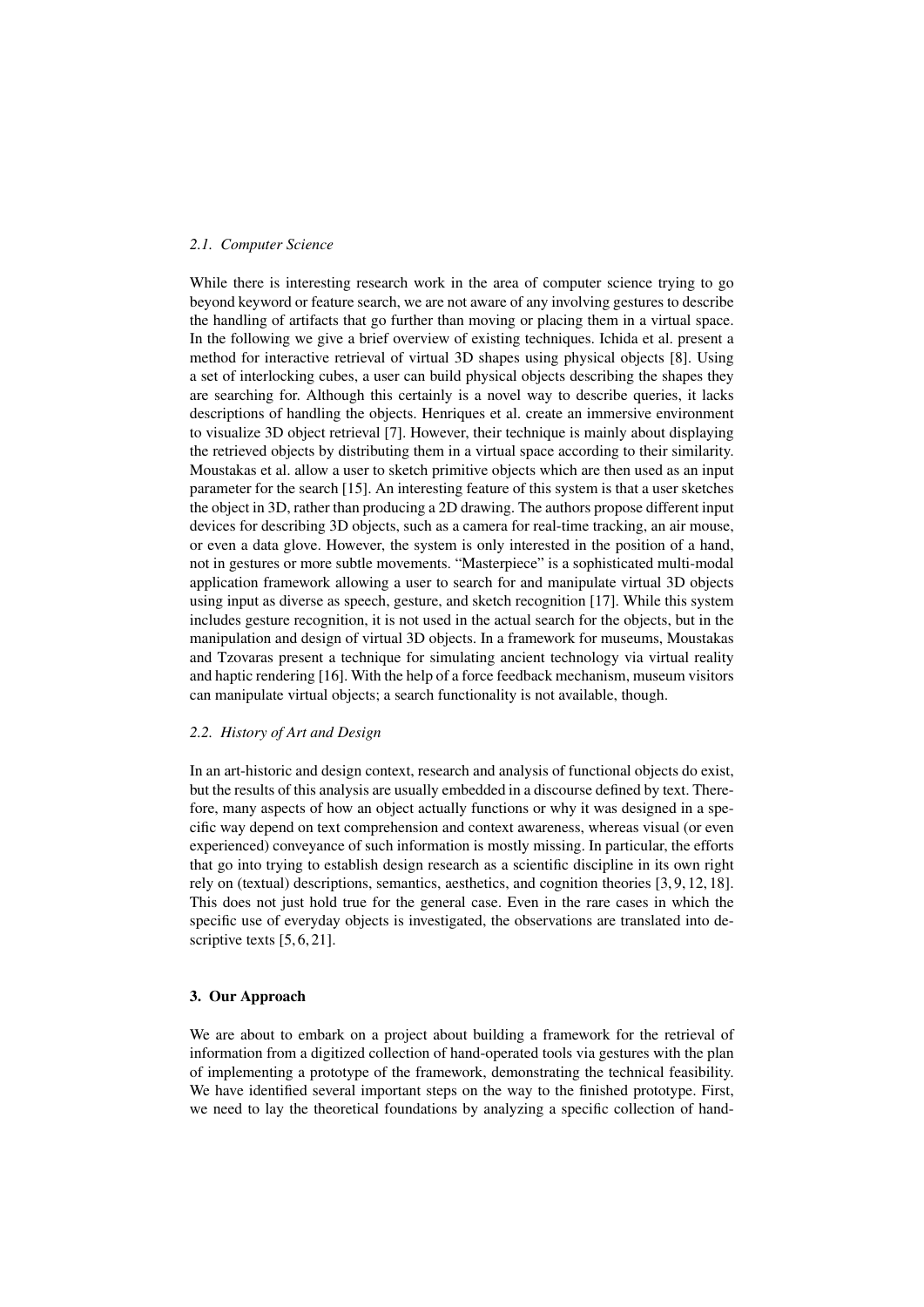operated tools and identifying their fundamental properties in terms of usage. This means categorizing and describing the objects, not only in terms of their appearance, but also in terms of their mode of operation, going beyond mere technical descriptions, adding cultural and historical aspects. For example, scissors are used in a very typical fashion (similar to shears, clippers, or pliers) by repeatedly moving the thumb and one or several fingers towards and away from each other.

Second, we need to investigate models for representing hand-operated tools according to their modes of operation. This not only involves the movement of a hand through space, but also relative positions of fingers to each other and the positions of joints and other parts of the hand. A gesture would be described as a spatio-temporal sequence of basic events or movement primitives. For our scissor example this means identifying the repeated opening and closing movements of the digits of a hand. We also need to investigate which motion-tracking technology is suitable for this task. Currently, we are looking into data gloves, Leap Motion controllers [\[24\]](#page-4-3), and, if and when it becomes available, Google's new wave radar technology [\[14\]](#page-4-16). However, again, this is not just about technical details, we are also interested in uncovering cultural references.

The insights gained during the first two steps will be applied when it comes to actually digitizing the artifacts. This involves creating virtual representations of the objects (e.g. via 3D scanning) and digitizing gestures and movements. Finally, for querying the digitized collection a measure determining the similarity of gestures has to be defined, as this will be crucial for the retrieval, comparison, and ranking of the returned objects. The importance of different features considered for the similarity measure depend heavily on the cultural aspects of the results obtained earlier. So, when querying the system with the gestures for using scissors, the answer would contain different types of scissors, but also include similar tools such as the aforementioned shears, clippers, and pliers (although these tools would be ranked lower).

## 4. Conclusion and Outlook

From the point of view of computer science, our goal is to extend the boundaries of today's information retrieval systems by developing a novel, gesture-based query interface that is much better suited for describing the information need of a user searching for manually operated artifacts. Particular hand movements used for operating tools are usually hard to translate into text, but easy to demonstrate. Consequently, it makes much more sense to capture these movements directly, transferring them into an internal representation that can be utilized for retrieval without taking a detour via text. For the moment, the main aim of our approach is to support professionals and researchers, such as designers, archaeologists, anthropologists, and historians, conducting searches in artifact collections. Once the technology becomes more inexpensive, it could also be used by museums to develop interactive displays.

However, our work goes beyond the technological dimension, we also want to generate new impulses in a cultural setting: with the help of our project, the investigation into the interface between man and object can be simulated, manipulated, improved, and visualized. We want to contribute to the current philosophical discourse about the so-called material culture by introducing the new dimension of direct experience of a forgotten or lost object, thereby bridging the gap between oral history and the reconstruction of